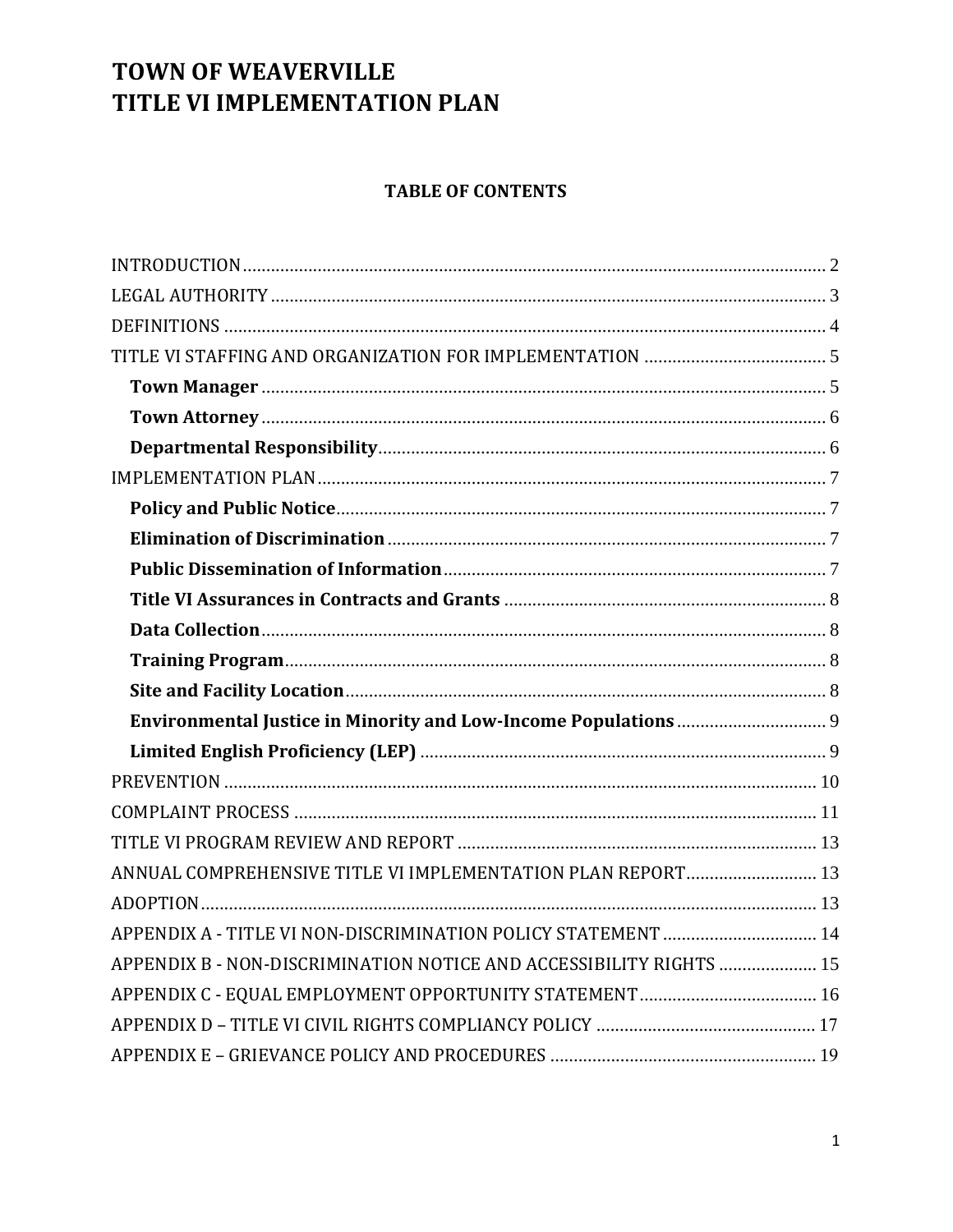### **INTRODUCTION**

The Town of Weaverville has adopted this Title VI Implementation Plan to ensure that the Town is in compliance with the provisions of Title VI of the Civil Rights Act of 1964. Title VI prohibits discrimination on the basis of race, color or national origin in programs or activities receiving federal financial assistance. Presidential Executive Order 12898 addresses environmental justice in minority and low-income populations. Presidential Executive Order 13166 addresses services to those individuals with limited English proficiency. Discrimination on the basis of gender, age, and disability is prohibited under related statutes. These Presidential Executive Orders and the related statutes fall under the umbrella of Title VI.

Federal-aid recipients, subrecipients and contractors are required to prevent discrimination and ensure nondiscrimination in all of their programs, activities and services whether these programs, activities and services are federally funded or not. The Town Attorney of the Town of Weaverville is responsible for providing leadership, direction and policy to ensure compliance with Title VI and environmental justice principles.

Title VI is a mechanism that directs the federal financial assistance, which drives or promotes economic development. By legislative mandate, Title VI examines the following public policy issues:

- Accessibility for all persons
- Accountability in public funds expenditures
- Disparate impact
- Economic empowerment
- Environmental justice
- Infrastructure development
- Minority participation in decision making
- Program service delivery
- Public and private partnerships built in part or whole with public funds
- Site and location of facilities

Title VI was enacted to ensure equal distribution of federal funds regardless of race, color, or national origin. Because of this, Title VI:

- Encourages the participation of minorities as members of Implementation Planning or advisory bodies for programs receiving federal funds
- Prohibits discriminatory activity in a facility built in whole or part with federal funds
- Prohibits entities from denying an individual any service, financial aid, or other benefit because of race, color, or national origin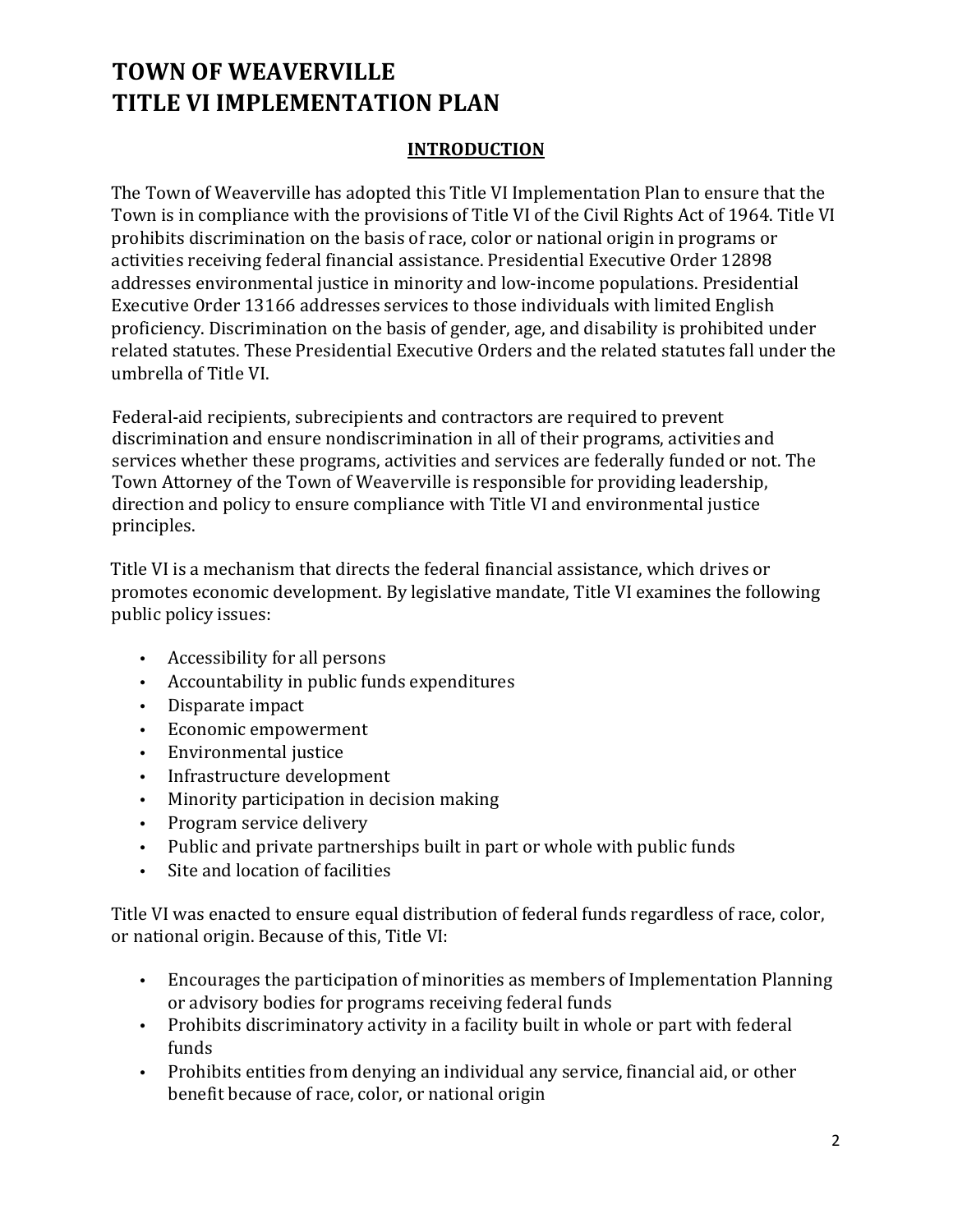- Prohibits entities from providing a different service or benefit, or providing these in a different manner from those provided to others under the program
- Prohibits entities from requiring different standards or conditions as prerequisites for serving individuals
- Prohibits locating facilities in any way that would limit or impede access to a federally funded service or benefit
- Prohibits segregation or separate treatment in any manner related to receiving program services or benefits
- Requires assurance of nondiscrimination in purchasing of services
- Requires entities to notify the respective population about applicable programs
- Requires information and services to be provided in languages other than English when significant numbers of beneficiaries are of limited English speaking ability

Any Weaverville resident who has experienced discrimination or harassment or have a human rights concern, may file a discrimination complaint with the Town.

### **LEGAL AUTHORITY**

The Town of Weaverville establishes the Title VI Implementation Plan not only on the adoption of a local policy, but by long standing federal law.

**Title VI of the Civil Rights Act of 1964 [Pub. L. 88-352 (1964), codified as 42 U.S.C. §§2000d through 2000d-4]:** Title VI of the Civil Rights Act of 1964 prohibits the discrimination in, or the denial of benefits under, any program or activity receiving federal financial assistance on grounds of race, color or national origin.

**The Civil Rights Restoration Act of 1987, [Pub. L. 100-259, Sec. 6 (1988), codified as 42 U.S.C. §2OOOd-4a]:** The Civil Rights Restoration Act of 1987 broadened the scope of Title VI coverage by expanding the definition of the terms "programs or activities" to include all programs or activities of federal aid recipients, subrecipients, and contractors, whether such programs and activities are federally assisted or not.

**Federal Aid Highway Act of 1973, [Pub. L. 93-87 (1973), codified as 23 U.S.C. §324]:** The Federal Aid Highway Act of 1973 provides that no person shall, on the basis of sex, be excluded from participation in, be denied the benefits of, or be subjected to discrimination under any program or activity receiving federal assistance.

### **Age Discrimination Act of 1975, [Pub. L. 94-135 (1975), codified as 42 U.S.C. §6102):**

The Age Discrimination Act of 1975 provides that no person in the United States shall, on the basis of age, be excluded from participation in, be denied the benefits of, or be subjected to discrimination under any program or activity receiving federal assistance.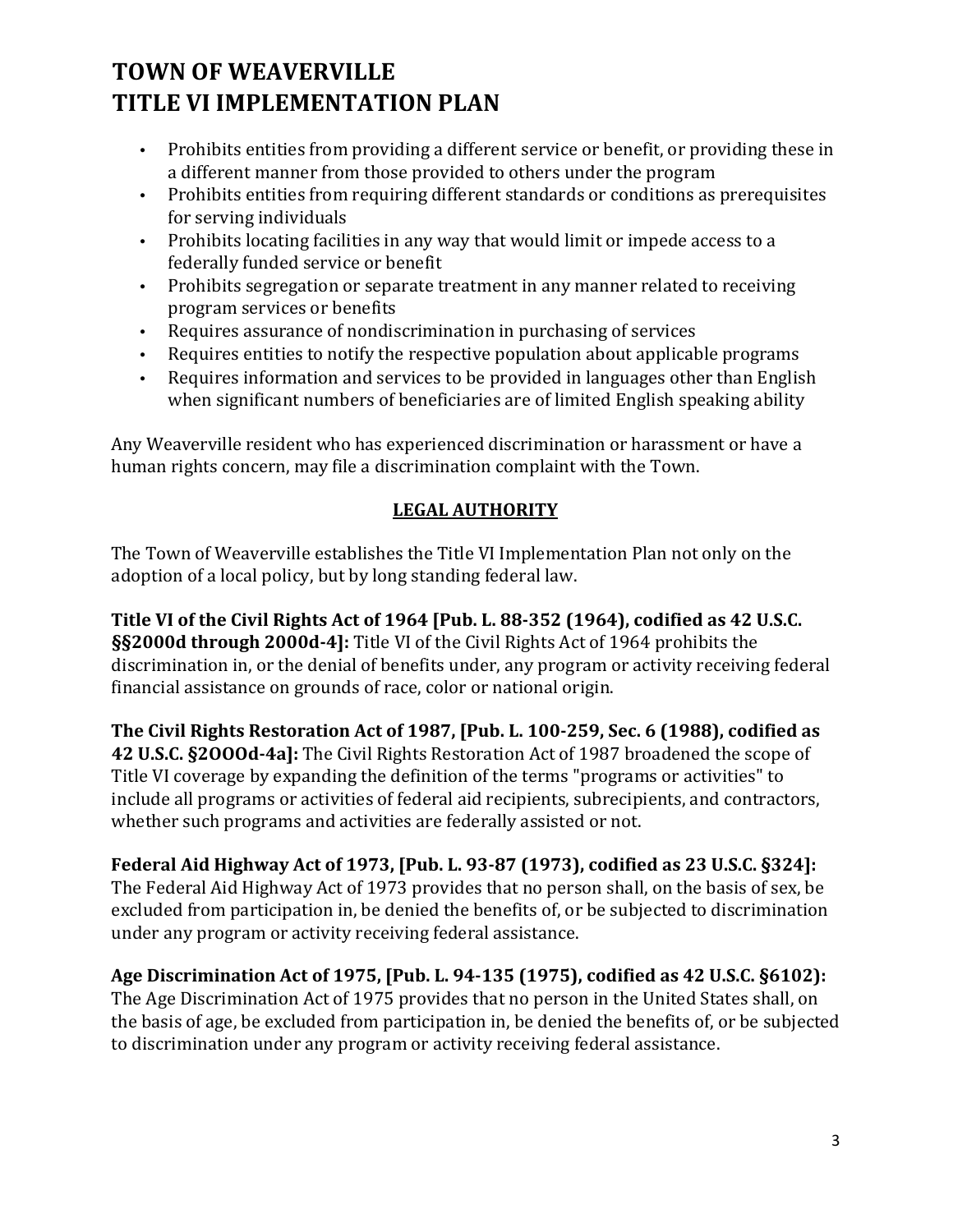**Americans with Disabilities Act of 1990, Subchapter 2, Part A [Pub. L. 101-336 (1990); codified as 42 U.S.C. §§12131-12134]:** The Americans with Disabilities Act of 1990 provides that no qualified individual with a disability shall, by reason of such disability, be excluded from the participation in, be denied the benefits of, or be subjected to discrimination by a department, agency, special purpose district, or other instrumentality of a state or a local government.

**Section 504 of the Rehabilitation Act of 1973 [Pub. L. 93-112 (1973), codified as 29 U.S.C. §794]:** Section 504 of the Rehabilitation Act of 1973 provides that no qualified handicapped person, shall, solely by reason of his/her handicap, be excluded from participation in, be denied the benefits of, or be subjected to discrimination under any program or activity receiving federal assistance.

**23 CFR Part 200:** 23 CFR 200 are administration regulations promulgated by the Federal Highway Authority that specify the Title VI implementation requirements for state departments of transportation at state and local levels.

**49 CFR Part 21:** 49 CFR 21 are administration regulations promulgated by the US Department of Transportation that specify the Title VI implementation requirements for state departments of transportation at state and local levels.

**Executive Order No. 12898:** Executive Order 12898 regards federal actions to address Environmental Justice in minority populations and low income populations. (Environmental justice seeks equal protection from environmental and public health hazards for all people regardless of race, income, culture and social class. Additionally, environmental justice means that no group of people including racial, ethnic or socioeconomic groups should bear a disproportionate share of the negative environmental consequences resulting from industrial, land-use Implementation Planning and zoning, municipal and commercial operations or the execution of federal, state, local and municipal program and policies).

**Executive Order No. 13166:** Executive Order 13166 regards the improvement of access to services for persons with Limited English Proficiency.

### **DEFINITIONS**

As used in this Title VI Implementation Plan, the following mean:

*Affected Parties*: persons protected against discrimination because of race, color, national origin, sex, age, disability, or income by the Title VI Requirements, and the Town of Weaverville's Non-Discrimination Policy.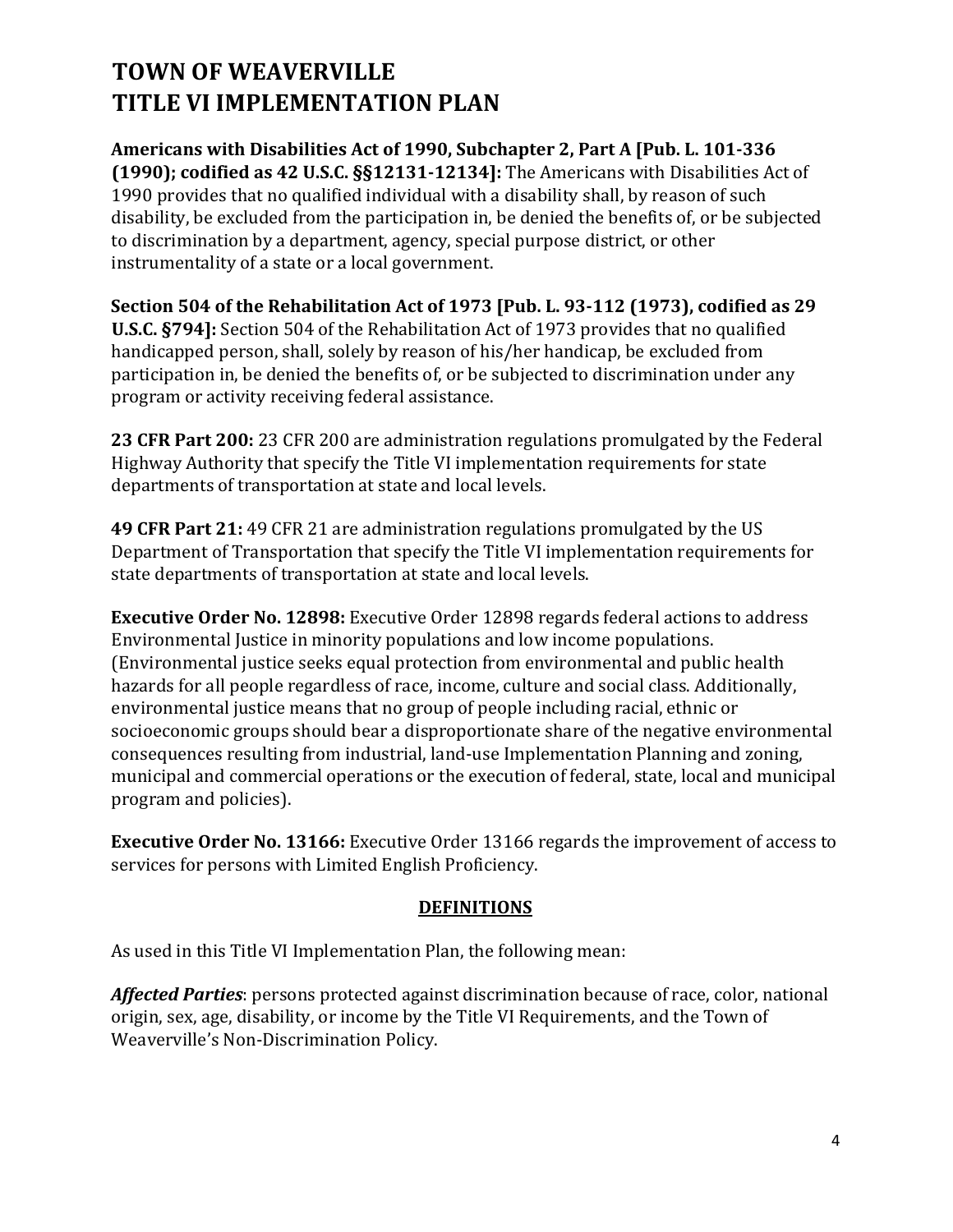*Contractor*: a person or entity who has entered into an agreement with the Town that is subject to the Title VI Requirements.

*LEP Program*: the Limited English Proficient program established by the Town to assist individuals who do not speak English as their primary language, and who therefore have limited ability to read, speak, or understand the English language and connect with Town government and assist with needed services.

*Locating and Siting Actions*: a recommendation by Town staff or decision by the Town staff or the Town Council that will result in the construction of a public facility that could have adverse environmental impacts on the surrounding area.

*Meaningful Access*: the provision of communicative assistance by the Town necessary to allow affected persons to participate in governmental services/activities.

*Proposed Project*: a project that receives federal funds and is subject to the Title VI Requirements.

*Subrecipient*: a person or entity that receives federal funds from the Town to be used by the entity to further the objectives of the federal grant. The Town is the recipient of the grant, and the person or entity is a subrecipient of those grant funds. An example of a subrecipient relationship would be where the Town grants federal funds to a non-profit corporation that the corporation uses to provide assistance for low-income households to pay utility bills.

*Title VI Assurances*: conditions imposed upon contractors or subrecipients as a result of federal funding being directly or indirectly provided to the contractor or subrecipient.

*Title VI Requirements*: the nondiscrimination provisions contained in Title VI of the Civil Rights Act of 1964, the Civil Rights Restoration Act of 1987, the Federal Aid Highway Act of 1973, Age Discrimination Act of 1975, the Americans with Disabilities Act of 1990, Section 504 of the Rehabilitation Act of 1973, Executive Order 12898 and Executive Order13166.

### **TITLE VI STAFFING AND ORGANIZATION FOR IMPLEMENTATION**

### *Town Manager*

The Town Manager is ultimately responsible for ensuring the Town's compliance with Title VI Requirements, including, but not limited to, monitoring Town programs, preparing required reports and undertaking such other responsibilities as required by 23 Code of Federal Regulation (CFR) 200 and 49 CFR 21 (Appendix D). To ensure compliance the Town Manager has appointed the Town Attorney to serve as the Title VI Implementation Plan and Program Coordinator until such time additional staff is hired to support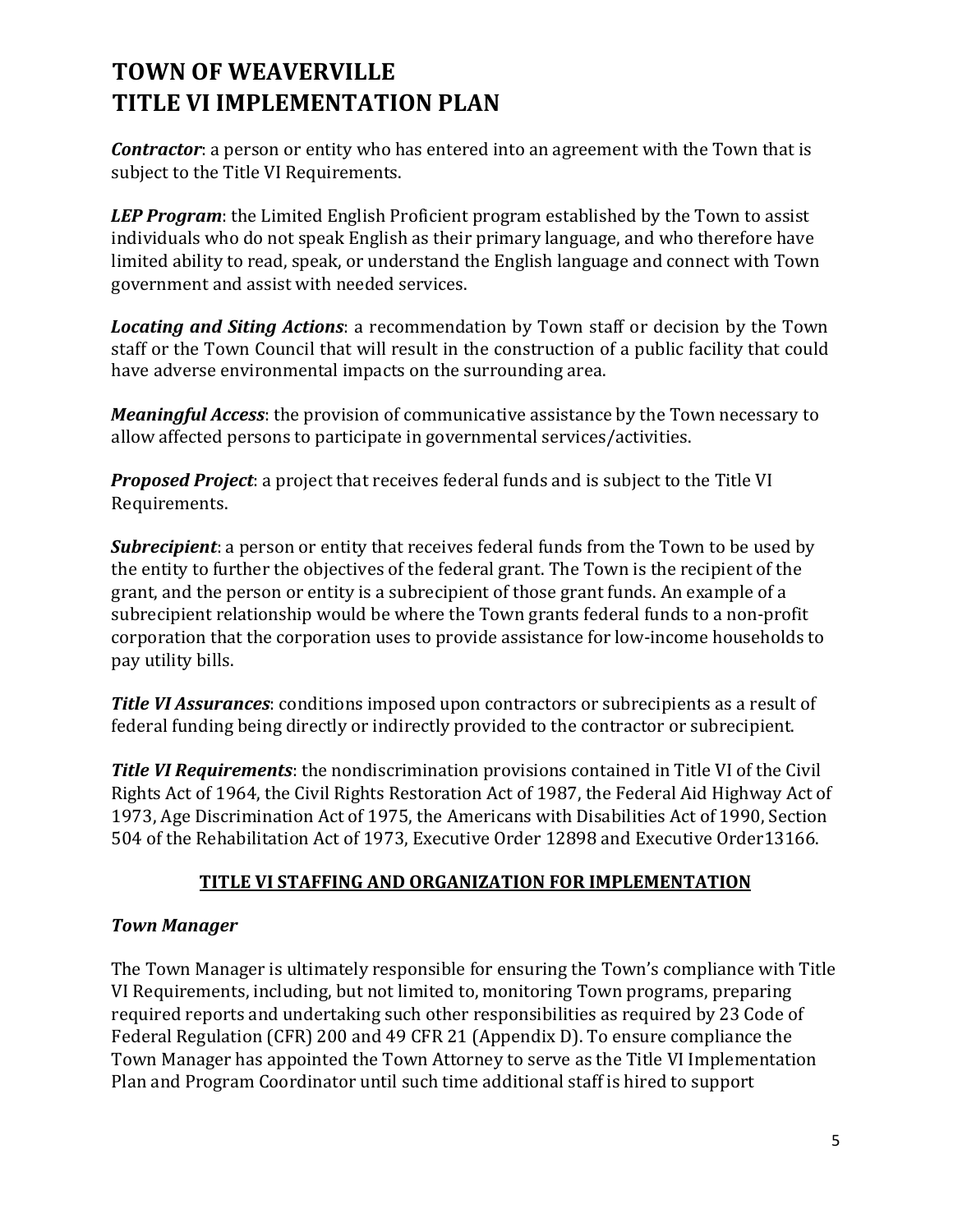compliance efforts. Other department heads will collaborate with the Town Attorney as needed to ensure required compliance.

### *Town Attorney*

The Town Attorney shall serve as the Title VI Implementation Plan and Program Coordinator. The Town Attorney is responsible for the overall management of the Title VI Program, under the direct supervision of the Town Manager to include the following responsibilities as the Title VI Program Coordinator:

- Process and research complaints regarding compliance with this Title VI Implementation Plan that are received by the Town and coordinate with relevant and appropriate staff and the Town Attorney, to compile statistical data related to race, color, national origin, sex, age, disability, and income of participants in, and beneficiaries of, federally funded programs to ensure compliance with the Title VI Requirements.
- Review Town programs or projects receiving federal funding for matters regarding Title VI compliance and reporting.
- Conduct training programs related to Title VI Requirements for Town staff who are responsible for Title VI compliance, and for contractors or subrecipients who are subject to Title VI Requirements.
- Make recommendations to the Town Manager on ways to achieve compliance with Title VI Requirements.
- Develop information regarding this Title VI Implementation Plan for dissemination to the general public and, where appropriate, use the LEP Program to ensure dissemination of the information to affected populations.
- Ensure that individuals who will be affected by locating and siting actions obtain meaningful access to the public awareness/involvement process.
- Identify deficiencies in compliance with the Title VI Requirements, and make recommendations to the Town Manager for remedial actions to be taken to promptly resolve such deficiencies.
- Properly advise citizens of the process to submit complaints and handle grievances and complaints.
- Annually prepare a Title VI Implementation Plan Report that documents progress, accomplishments, impediments and goals in fulfilling this Title VI Implementation Plan.

### *Departmental Responsibility*

Each Department Head is responsible for Title VI compliance, with support from the Town Attorney, for individual projects. Compliance activities include, but are not limited to: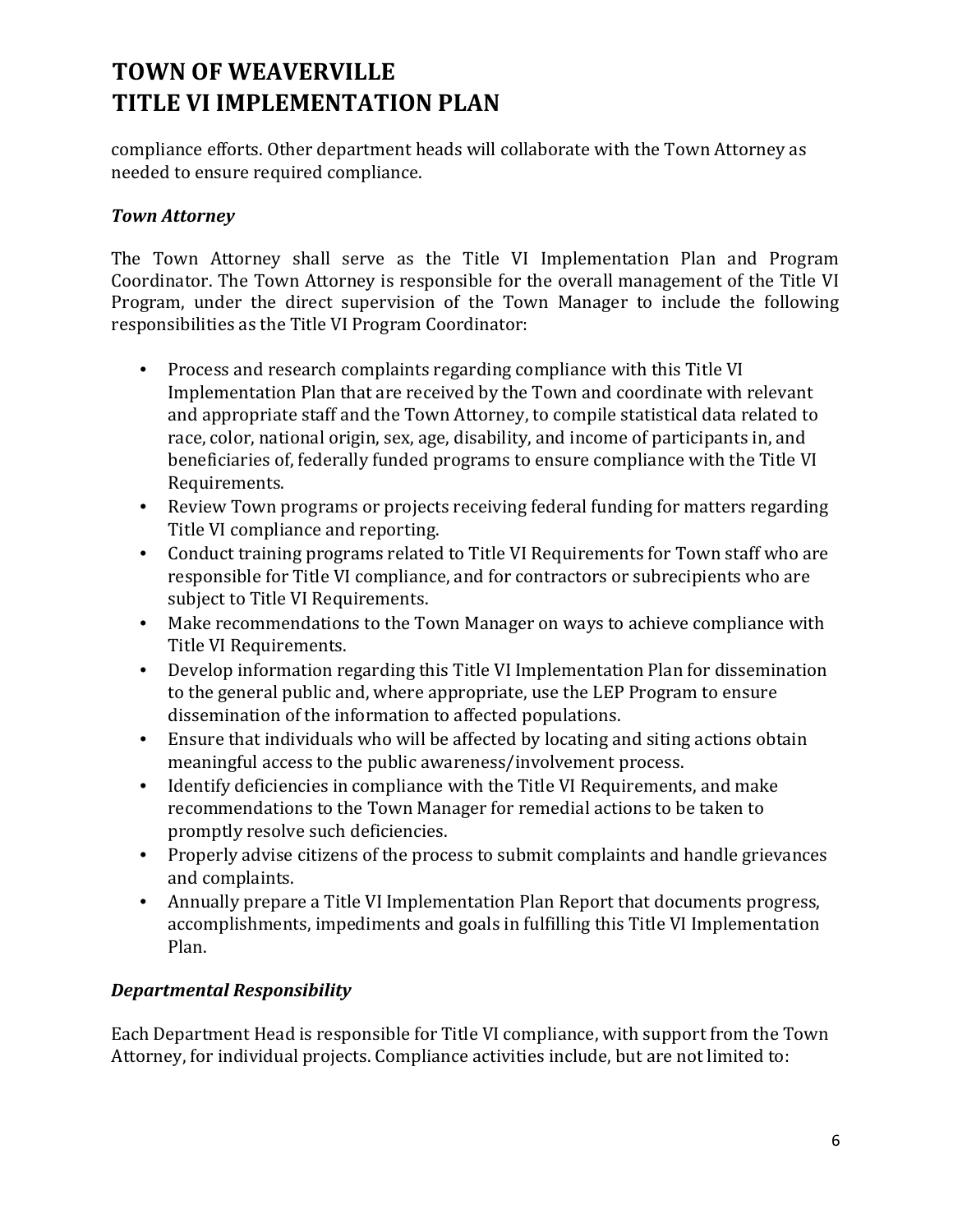- Ensuring that all aspects of a project's Implementation Planning process and operations comply with the Title VI Requirements.
- Ensuring that Affected Parties have meaningful access to a project's Implementation Planning processes.
- Assisting the Town Attorney in gathering and organizing data for the Title VI Implementation Plan Report.
- Reviewing the Department work programs, policies, and other directives to ensure compliance with the Title VI Requirements.
- Verifying the level of participation of Affected Parties at public outreach meetings.

### **IMPLEMENTATION PLAN**

### *Policy and Public Notice*

The Town, with the adoption of this Title VI Implementation Plan, has adopted the Title VI Non-Discrimination Policy that is set out as **Appendix A.**

The Town will use the general non-discrimination notice set out in **Appendix B** to reflect the adopted policy and support all activities and services provided by the Town of Weaverville

The Town's equal employment opportunity statement is set out on **Appendix C** and is to be included within the Town's Personnel Policy and on the Town's job application forms.

### *Elimination of Discrimination*

The Title VI Civil Rights Compliancy Policy that is attached as **Appendix D** is to be added to the Town's Policy and Procedures Manual.

The Town will continue its practice of identifying discrimination based on race, color, religion, sex, marital status, familial status, national origin, age, mental or physical disability, sexual orientation, gender identity and source of income, and where such discrimination is found to exist, implementing programs or practices to eliminate the discrimination. Programs include, but are not limited to, hiring Minority/Women/Disadvantaged Business Enterprises (DBE) contractors, providing translations through the LEP Program as necessary, and conducting public outreach and involvement in Town projects.

### *Public Dissemination of Information*

The Town will include the Title VI non-discrimination policy and public notice on its website.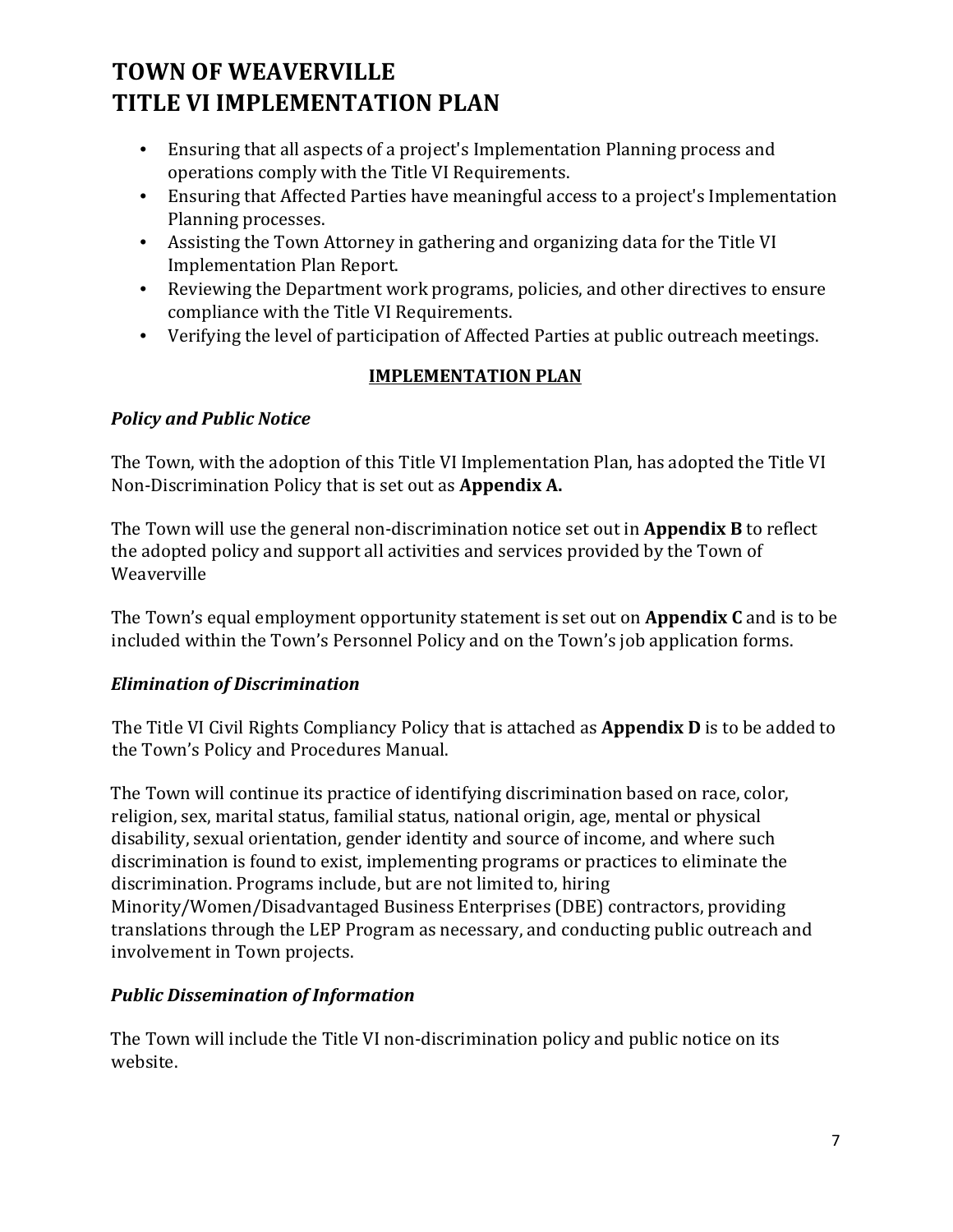The Town Attorney shall assist Town staff in the creation and dissemination of Title VI Program information to Town employees, subrecipients, contractors, Affected Parties, and the general public. Public dissemination efforts may include: posting public statements setting forth the Town's non-discrimination policy; inclusion of Title VI Assurances in Town contracts and grants; and publishing a Title VI Policy Statement on the Town's website; including the notice and policy into all adopted plans and program documents.

### *Title VI Assurances in Contracts and Grants*

Contracts and procurement are integrated into each department. Staff will ensure that all federally funded contracts administered by the Town contain Title VI Assurances. In the event that the Town distributes federal funds to another entity through grants or other agreements, the Department Head administering the grant or agreement will ensure that such grants and agreements contain the Title VI Assurances. The Department's project administrator or grant administrator will monitor the performance of the contract or grant for compliance. The Town Attorney and Department Head will coordinate efforts to ensure that the requirements of Title VI are met throughout the entire contracting and grant performance process.

#### *Data Collection*

Statistical data on Affected Parties will be compiled by each department head and provided to the Town Attorney. The data compilation process will be reviewed regularly by the Town Attorney to ensure the data is sufficient to meet the requirements of this Title VI Implementation Plan.

### *Training Program*

Annual training will be made available to Department Heads from the Town Attorney. Department Heads will be required to provide training to all staff. Training will provide comprehensive information on the Title VI Requirements and its application to specific programs or operations; assistance on the identification of Title VI issues; and an overview of the complaint process.

### *Site and Facility Location*

The Town shall not make selection of a site or location of a facility for participants in and beneficiaries of the Town's federal aid programs if that selection could exclude individuals from participation in, or deny them benefits of, or subject them to discrimination on grounds of race, color or national origin, or could substantially impair the accomplishment of the objectives of the non-discrimination policy.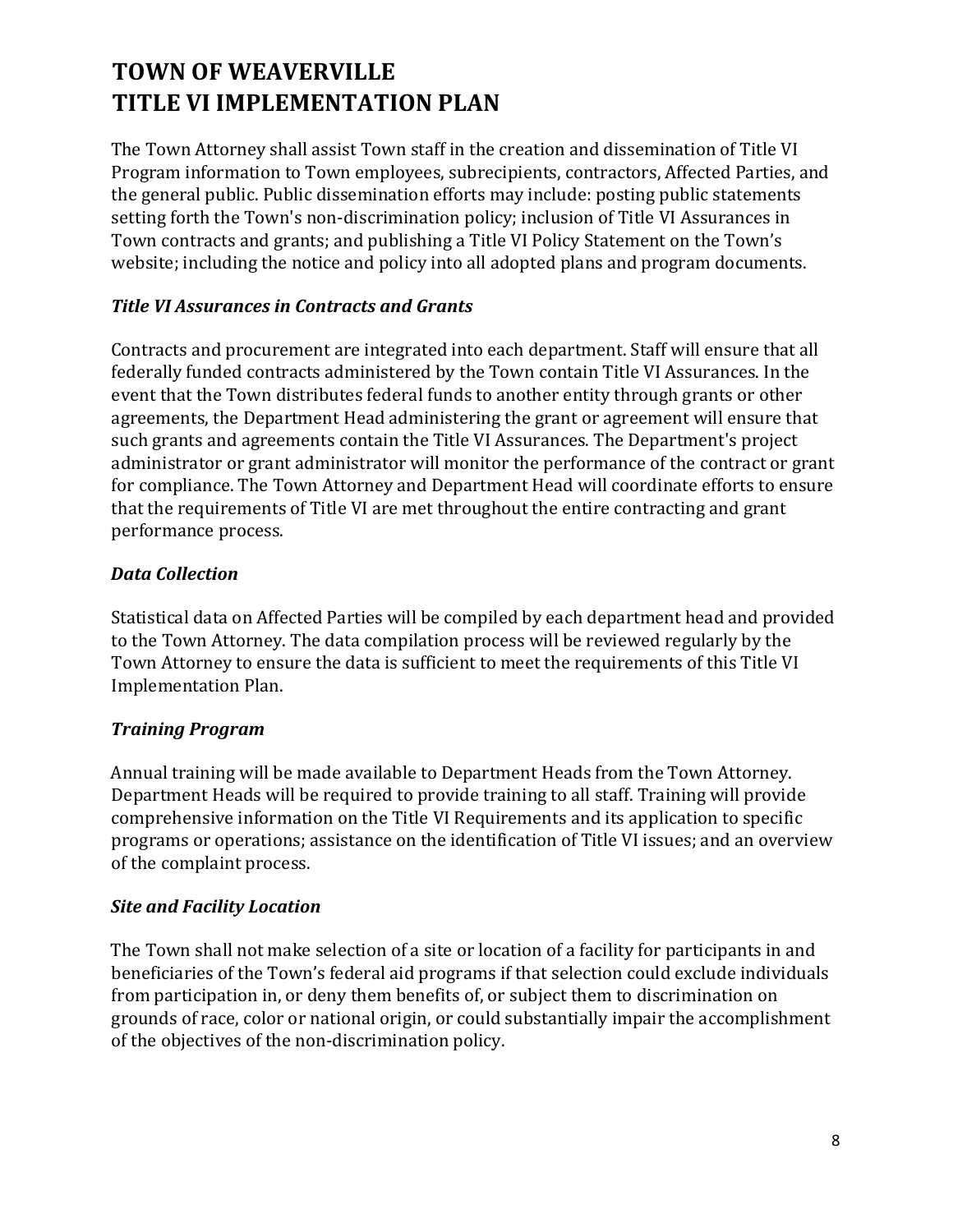### *Environmental Justice in Minority and Low-Income Populations*

In accordance with Executive Order 12898, titled "Federal Actions to Address Environmental Justice in Minority Populations and Low-Income Populations," the Town will develop strategies to review, consider, and address disproportionally high and adverse human health or environmental effects on minority and low-income populations, to promote non-discrimination in Federal-aid programs, substantially effect human health and the environment, and to provide minority and low-income communities access to public information and an opportunity for public participation in matters relating to human health or the environment.

### *Limited English Proficiency (LEP)*

In accordance with Executive Order 13166, the Town has established a LEP program. Approximately 2.2% of residents in Weaverville primarily speak a language other than English. Of these residents the vast majority speak Spanish. The Town of Weaverville will review demographic data annually and solicit data from the LEP community to identify language assistance needs within its service areas, utilizing the American Community Survey.

Staff will continue to monitor and evaluate the Town's efforts based on requests for LEP assistance and make adjustments or changes as needed. There are several measures that can be taken to identify persons who may need language assistance in our service area, with emphasis on our primary group requiring help:

- Send out notifications in Spanish of upcoming events/meeting(s).
- Select locations that may be more convenient for LEP persons; send out the notices in Spanish.
- Train staff to utilize translation apps to support LEP persons during regular customer service provided by Town staff.
- When open houses or public meetings are held, set-up a sign-in table and have a staff member greet and briefly speak to each attendee in order to informally gauge his/her ability to speak and understand English.
- Have the Census Bureau's "I Speak" card at various events. Although staff may not be able to provide translation assistance at the time, the cards are an excellent tool to identify language needs for future events/meetings.
- Post a notice of available language assistance at open houses/public meetings to encourage LEP persons to self-identify.
- Examine record requests for language assistance from past meetings and events to anticipate the possible need for assistance at upcoming meetings.
- Survey staff who have contact with LEP individuals to record language assistance requests.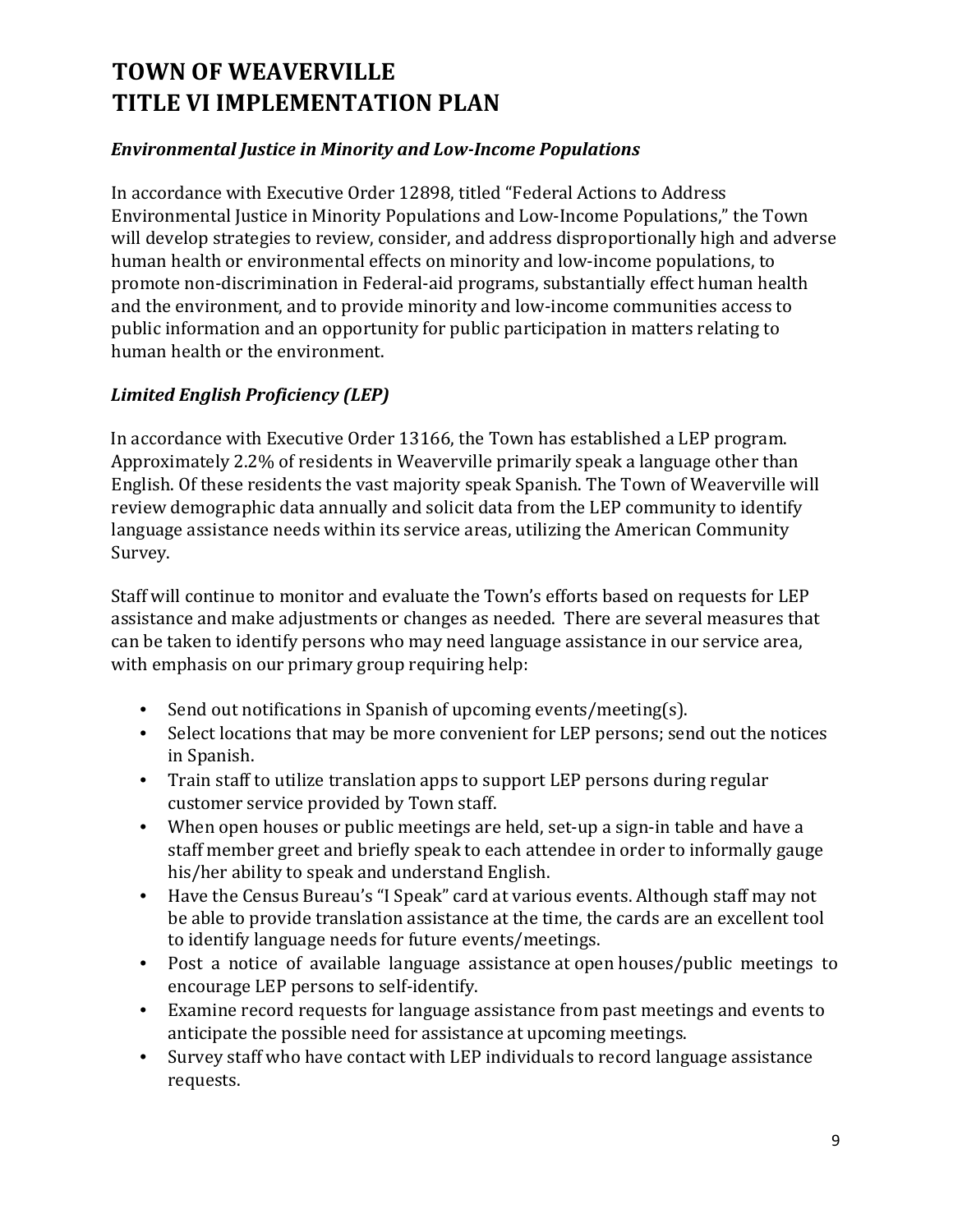Town of Weaverville has or will implement the following LEP measures: Users of the Town of Weaverville's website have online access to Google Translate, the online language translation service which allows users to translate to and from Spanish and 56 other languages. Upon request or as needed, documents will be translated into Spanish.

#### **PREVENTION**

The Town will actively seek to prevent Title VI deficiencies or irregularities. In taking such action, the Department Head will work with the Town Attorney to create an action Implementation Plan within 90 days of the date the need for preventive or remedial action is identified by Town staff. A copy of the action Implementation Plan will be provided to the Department Head and the Town Manager and retained by the Town Attorney. When the Department Head reasonably believes a contractor or subrecipient has violated a Title VI Requirement, the Department Head will follow the following process:

- 1. The project or grant administrator and the Department Head will meet with the contractor or subcontractor to conduct an initial review of the facts supporting a finding that a violation of the Title VI Requirements has occurred or is occurring.
- 2. If, after the initial review, the Department Head concludes that the contractor or subrecipient has violated the Title VI Requirements, the contractor or subrecipient will be given a reasonable time, not to exceed 90 days from the date notice is provided to the contractor or subrecipient, to voluntarily correct noncompliance.
- 3. The Town will seek to obtain the cooperation of the contractor or subrecipient in correcting noncompliance, and will offer to provide technical assistance needed by the contractor or subrecipient to obtain voluntary compliance with the Title VI Requirements.
- 4. A follow-up review will be conducted within 180 days of the date notice is provided to the contractor or subrecipient to ensure that the violation of the Title VI Requirements has been corrected. If after the review, the contractor or subrecipient has failed to correct the violation, the Town Manager may take appropriate action (e.g., withhold funds, cancel contract) required to comply with the Town's obligation under the federal grant.
- 5. When a contractor or subrecipient has failed or has refused to comply with Title VI requirements within the 180 day period after the initial review, the Department Head will submit two copies of the file to the appropriate state or federal agency, along with a recommendation that the file be reviewed for a determination of whether the contractor or subrecipient has violated the Title VI Requirements.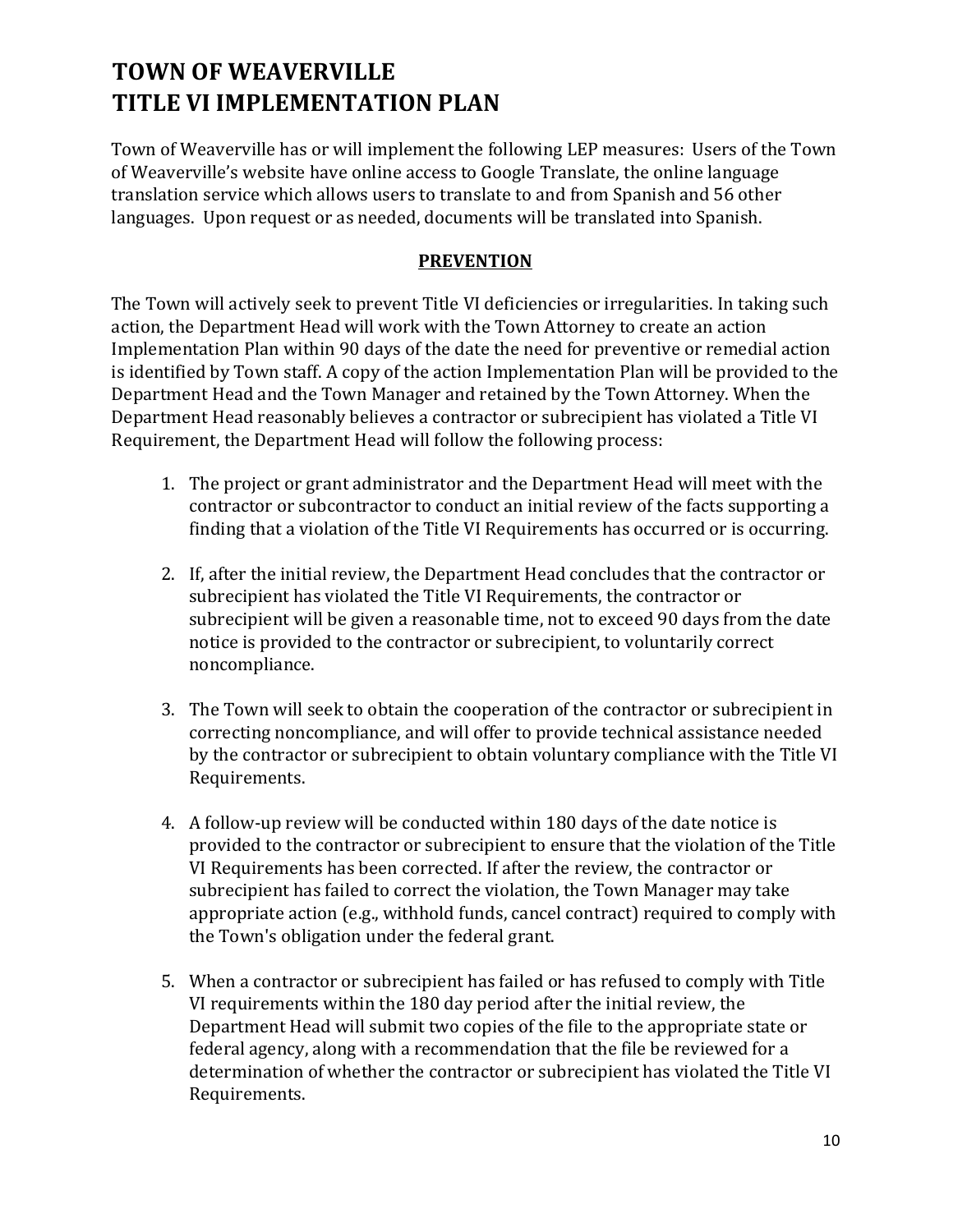### **COMPLAINT PROCESS**

Any person who believes that he or she or any other program beneficiaries have been subjected to unequal treatment or discrimination in his or her receipt of benefits and/or services from the Town, or by a contractor or subrecipient on the grounds of race, color, national origin, sex, age, disability, or income, may file a Title VI Complaint with the Town Attorney.

Any person who believes that he or she or any other program beneficiaries have been subjected to unequal treatment or discrimination in their receipt of benefits and/or services, or on the grounds of race, religion, color, sex, marital status, familial status, national origin, age, mental or physical disability, sexual orientation, gender identity and source of income, may file a complaint. The complaint form is including in Appendix D of this document.

Every effort will be made to obtain early resolution of complaints. The option of information mediation meeting(s) between the Town Attorney, town staff, contractors, subrecipients and Affected Parties may be utilized for resolution.

The use of the Town's Grievance Policy and Procedures (**Appendix E**) is encouraged for all complaints filed under Title VI. These procedures do not deny the right of the complainant after the completion of the Title VI process to file a complaint with state or federal agencies or to bring private action based on the complaint. As an alternative to the Town's Grievance Policy the following procedure can be used:

- 1. Any person, group of persons, or entity that believes they have been subjected to discrimination under the Title VI requirements may file a written complaint with the Town Attorney. The complaint must be filed within 180 days of the alleged discriminatory act or occurrence.
- 2. Upon receipt of the complaint, the Town Attorney will determine whether the Town has jurisdiction over the complaint, whether the complaint contains the necessary information, what additional information is needed, and whether further investigation is needed. Within five working days of receipt of the complaint, the Town Attorney will determine whether the Town has jurisdiction, if the complaint is complete, and if it requires additional investigation.
- 3. The Town Attorney will provide the respondent the opportunity to respond in writing to the allegations of the complaint. The respondent shall have fifteen days from receipt of notification to provide a response to the allegation in the complaint.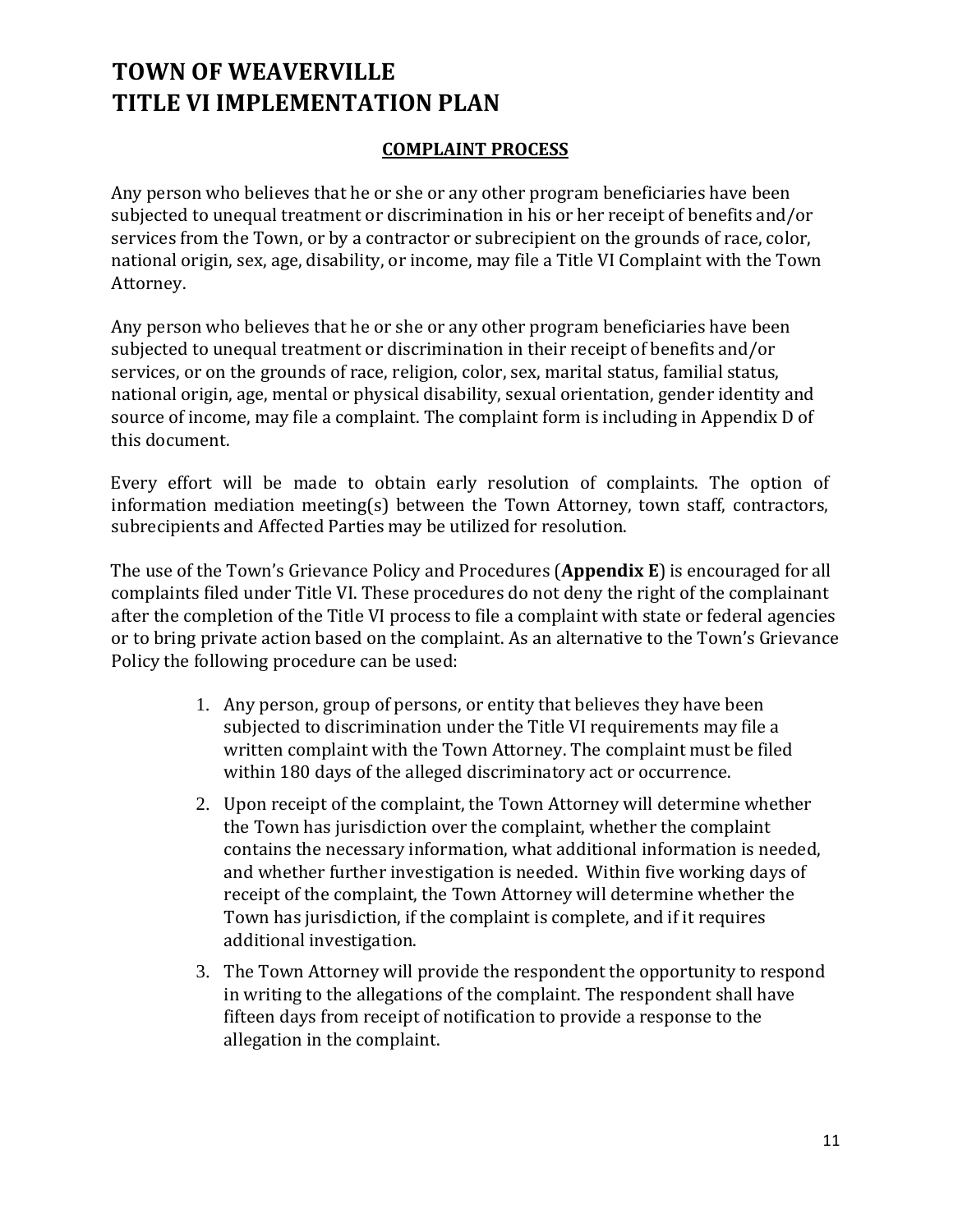- 4. If the complaint is against a contractor or subrecipient, the Town shall have fifteen days from receipt of the complaint to advise the appropriate state or federal agency of the receipt of complaint and statutes of the investigation.
- 5. Within sixty days of the receipt of the complaint the Town Attorney shall prepare a written investigative report. The report shall include narrative description of the incident, identification of persons interviewed, findings, and recommendations for resolution and corrective action. The written report will be sent to the Town Attorney.
- 6. The Town attorney will review the report and meet with the Town Attorney and the Town Manager to determine the appropriate action.
- 7. When the investigative report is complete and appropriate action has been determined, the complainant and respondent shall receive a copy of the report, statement of appropriate action, and notification of appeal rights.
- 8. Within fifteen days of the complainant and respondent receiving a copy of the report and determination of appropriate action, the Town Attorney will meet with each party to discuss the determination of appropriate action as well as the findings made in the investigative report.
- 9. Within sixty days of receipt of the original compliant, a copy of the complaint and the Town's investigative report and determination of appropriate action will be provided to the appropriate federal or state agency for comments.
- 10. Within fifteen days of receiving comments from the federal or state agency, the Town Attorney will meet with all parties to discuss comments provided by the responding agencies.
- 11. After receiving comments from the federal or state agency, the Town Manager shall review the comments and adopt a final decision that includes taking appropriate actions to address any comments provided by a federal or state agency. The final decision shall be provided to all parties of the proceedings and shall include a statement that a party has a right to appeal the decision if the party produces evidence of new facts that were not previously considered and could not have been reasonably discovered during the investigation.
- 12. If a party is not satisfied with the results of the investigation or the resolution of the complaint, the party may appeal the Town Manager's decision to the appropriate federal or state agency, by filing a request for an appeal no later than 180 days after the date of the Town Manager's final decision.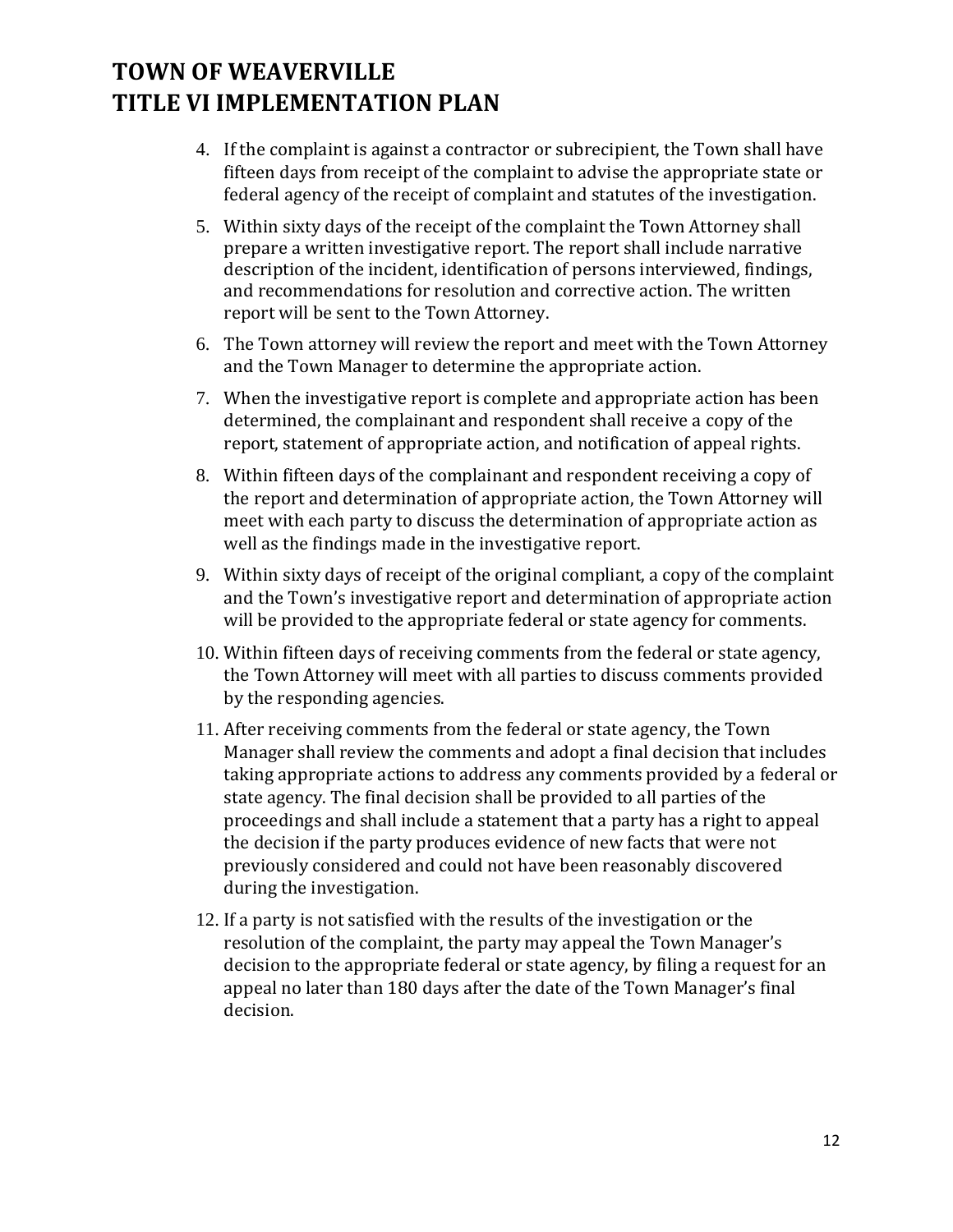#### **TITLE VI PROGRAM REVIEW AND REPORT**

The Town Attorney will conduct an annual Title VI Program review to assess the Town's effectiveness in ensuring compliance with the Title VI Requirements. The Title VI Program review will be overseen by the Town Attorney with the assistance of other Department Heads, and will include an evaluation of administrative procedures and staffing; review of operational guidelines for town staff, contractors and subrecipients; and assessment of resources available to ensure compliance with the Title VI Requirements.

The Town Attorney shall annually prepare an annual report to be submitted to the Town Manager on or before June 30th of each year. The Title VI Program Report will be based on the data compiled by the Department Heads and the Title VI Program Review. The Program Report shall include an executive summary; a list of programs subject to the Title VI Requirements; a summary of any complaints of violations of the Title VI requirements and how each complaint was resolved; a summary of the statistical data compiled by the Department Head; a summary of Title VI training provided; and a general assessment of the Title VI compliance by the Department.

#### **ANNUAL COMPREHENSIVE TITLE VI IMPLEMENTATION PLAN REPORT**

The Town Attorney shall annually prepare a comprehensive Title VI Implementation Plan Report, and forward it to Town Council on or before October 1 of each year. The Title VI Implementation Plan Report will be based on the Title VI program reviews and report, and shall contain an assessment of the accomplishments during the preceding year; a list of recommended changes to the programs subject to the Title VI Requirements; and a list of recommended goals and objectives for the upcoming year.

#### **ADOPTION**

**ADOPTED BY** the Weaverville Town Council on the 27th day of April, 2020.

**TOWN OF WEAVERVILLE**

By:

**ATTESTED:** By:

**Derek K. Huninghake**, Town Clerk

**Allan P. Root**, Mayor

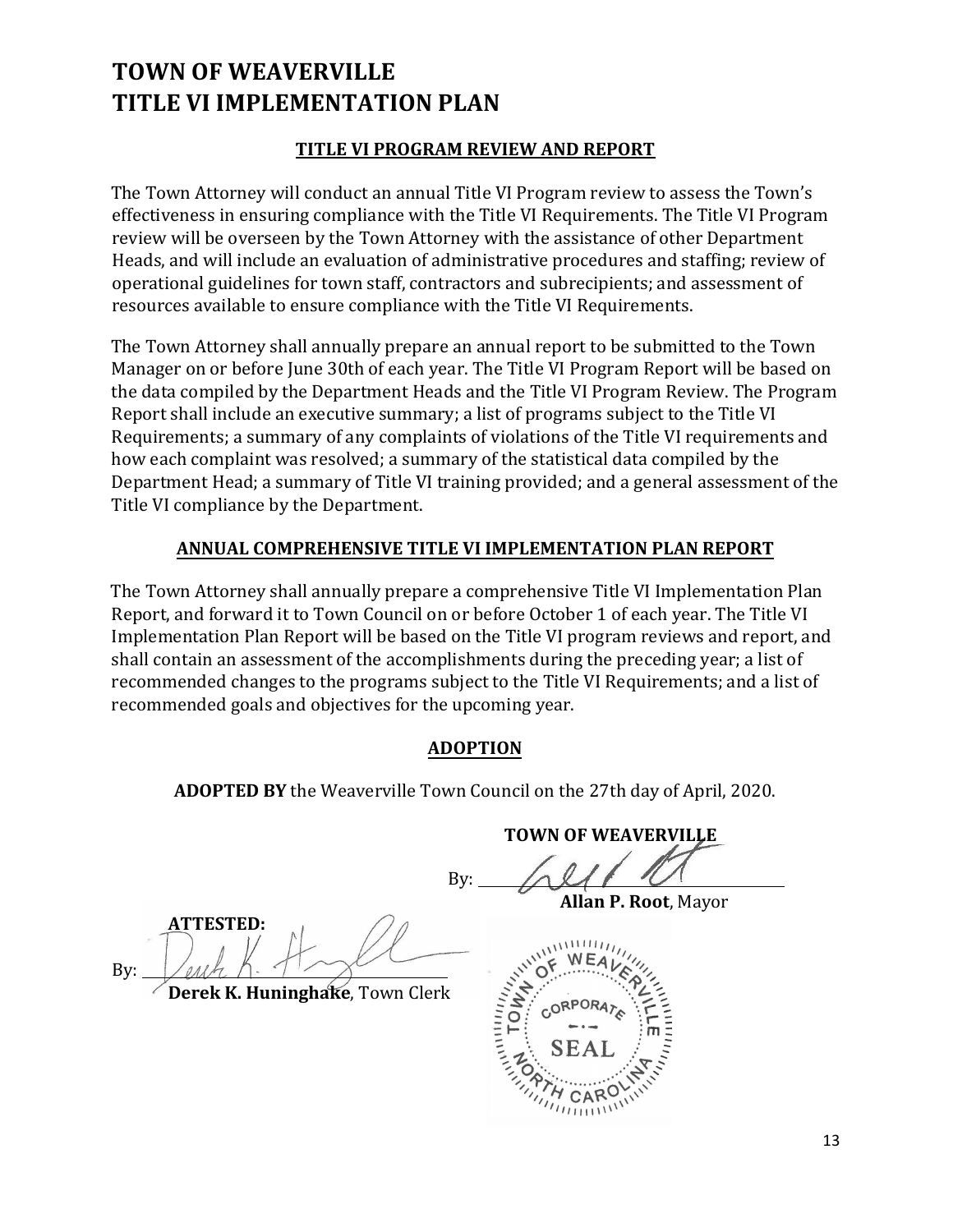### **APPENDIX A - TITLE VI NON-DISCRIMINATION POLICY STATEMENT**

It is the policy of the Town of Weaverville to ensure that no person shall, on the grounds of race, color, national origin, limited English proficiency, income-level, sex, age, or disability, be excluded from participation in, be denied the benefits of, or be otherwise subjected to discrimination under any Town of Weaverville program or activity, including, where applicable, religion, as provided by Title VI of the Civil Rights Act of 1964 and other pertinent nondiscrimination authorities.

The following practices are hereby prohibited throughout the Town of Weaverville to comply, at a minimum, with Title VI and related requirements:

- Denying to an individual any standard service, financial aid, or other program benefit without good cause;
- Providing any service, financial aid, or other benefit to a person which is distinct in quantity or quality, or is provided in a different manner, from that provided to others under the program;
- Subjecting a person to segregation or separate treatment in any part of a program;
- Restricting in the enjoyment of any advantages, privileges, or other benefits enjoyed by others;
- Using methods of Administrations, which, directly or through contractual relationships, would defeat or substantially impair the accomplishment of effective nondiscrimination;
- Applying different standards, criteria, or other requirements for admission, enrollment, or participation in Implementation Planning, advisory, contractual or other integral activities;
- Using acts of intimidation or retaliation, including threatening, coercing, or discriminating against any individual for the purpose of interfering with any right or privilege secured by any pertinent nondiscrimination law, or because s/he has made a complaint, testified, assisted, or participated in any manner in an investigation, proceeding, or hearing;
- Allowing discrimination in any employment resulting from a program, the primary purpose of which is to provide employment.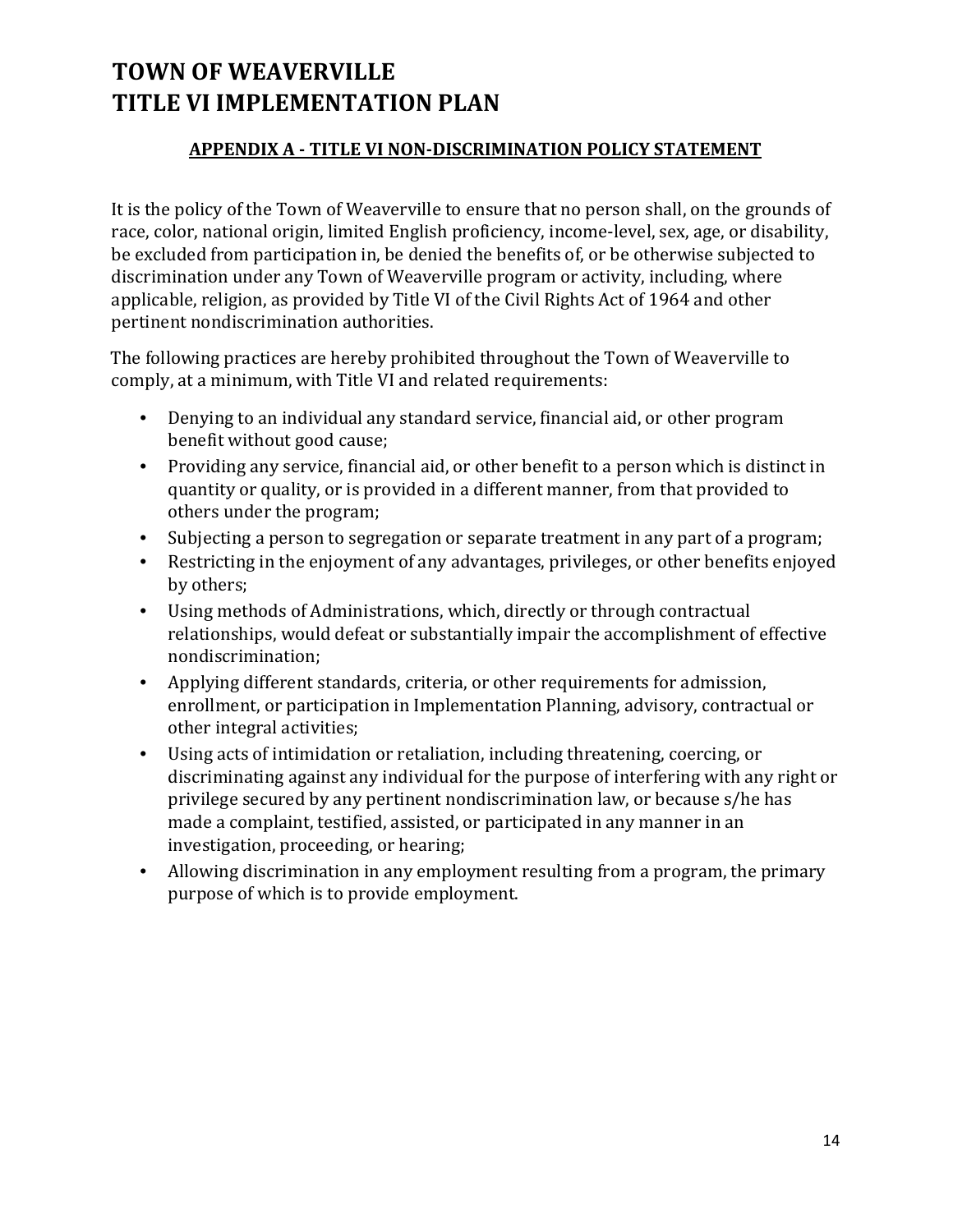### **APPENDIX B - NON-DISCRIMINATION NOTICE AND ACCESSIBILITY RIGHTS**

The Town of Weaverville, pursuant to its policy to comply with Title VI of the Civil Rights Act of 1964 and other pertinent nondiscrimination authorities, will not exclude from participation in, deny the benefits of, or subject to discrimination any person based on race, color, national origin, limited English proficiency, income-level, sex, age, or disability, (or religion, as applicable), under any programs or activities conducted or funded by the Town of Weaverville.

Any person who believes they have been wronged by a discriminatory act (action or inaction) of the Town of Weaverville or its funding recipients, has the right to file a complaint with the Town of Weaverville. For instructions on how to file a complaint, or additional information regarding the Town of Weaverville's nondiscrimination obligations, please contact:

Town of Weaverville Town Attorney PO Box 338 Weaverville, NC 28787 (828)645-7116

Email to: compliance@weavervillenc.org

You may also visit https://www.weavervillenc.org

Anyone with a hearing or speech impairment may use Relay NC, a telecommunications relay service, to call the Town of Weaverville. Relay NC can be accessed by dialing 711 or 1- 877-735-8200.

ATTENTION: If you speak a language other than English, the following language assistance services are available to you, free of charge. Qualified interpreters and information written in other languages. Call 1-800-522-0453.

ATENCION: Si habla un idioma distinto del inglés, los siguientes servicios de asistencia de idiomas están disponibles para usted, de forma gratuita. Intérpretes cualificados e información escrita en otros idiomas. Llame al 1-800-522-0453.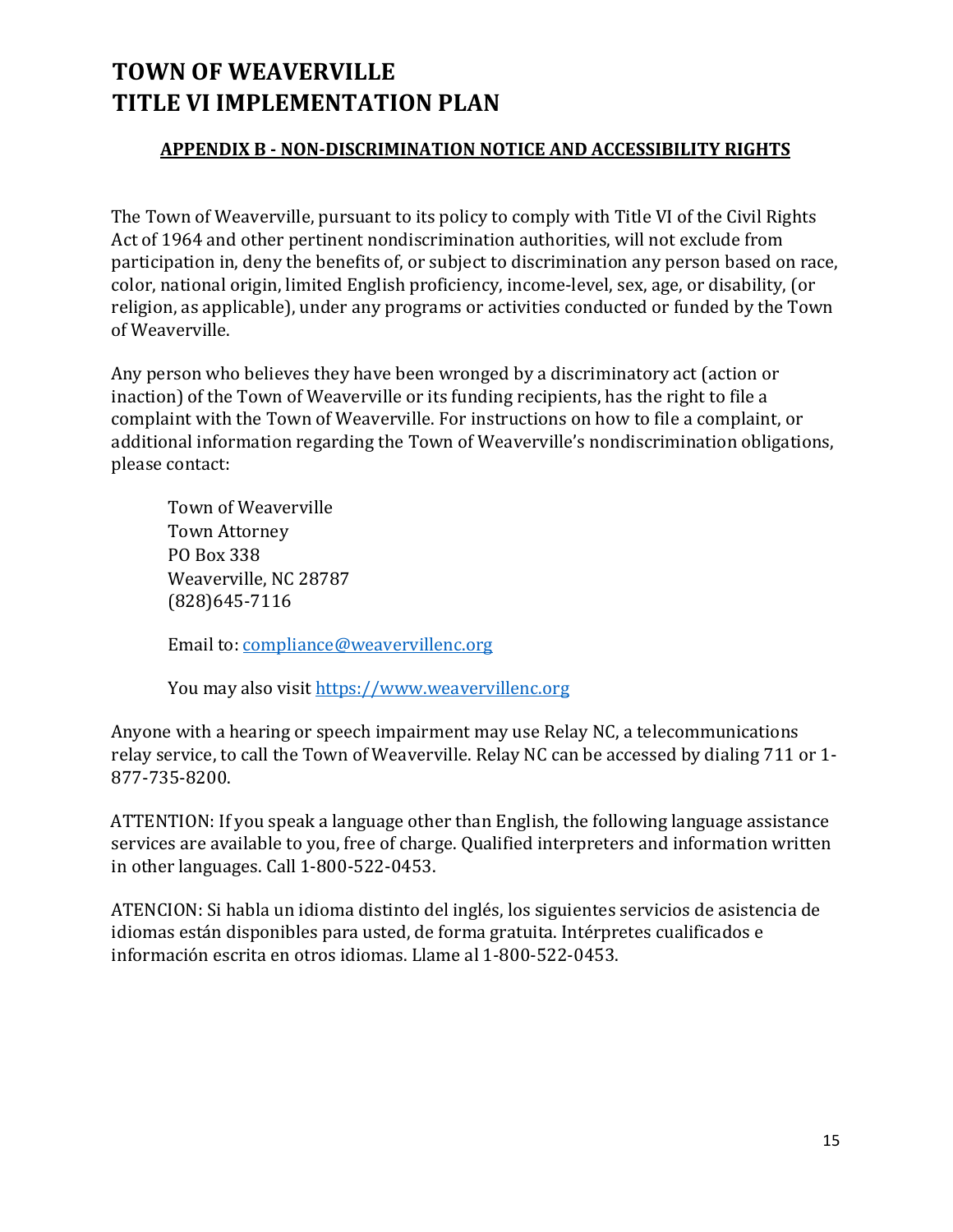### **APPENDIX C - EQUAL EMPLOYMENT OPPORTUNITY STATEMENT**

The Town of Weaverville is an equal opportunity employer. All qualified applicants will receive consideration for employment without regard to age, sex, race, color, religious beliefs, non-qualifying disability, national origin, ethnicity, sexual orientation, gender identity, veteran status, political affiliation, or genetic information. The Town of Weaverville is committed to providing access, equal opportunity and reasonable accommodation for individuals with disabilities in employment opportunities.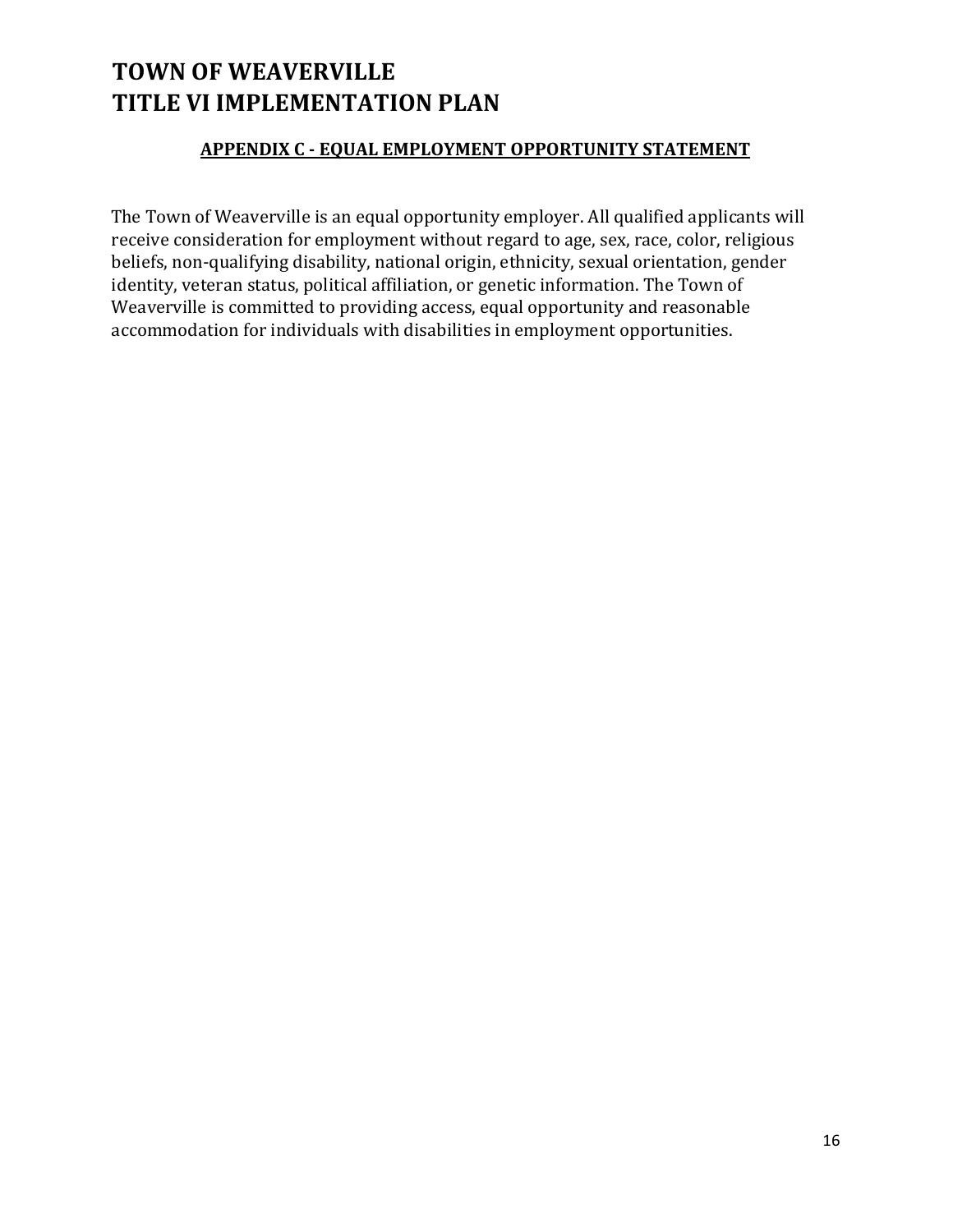### **TOWN OF WEAVERVILLE TITLE VI CIVIL RIGHTS COMPLIANCE POLICY**

#### **Section 1. Policy**

The Town of Weaverville operates its programs, activities, and services, without regard to race, color, national origin, sex, age, disability, or income level, in accordance with Title VI of the Civil Rights Act of 1964 and related statutes. The Town assures every effort will be made to ensure that no person in the Town will be excluded from participation in, be denied the benefits of, or be otherwise subjected to discrimination under any program or activity that it administers, whether those programs, activities and services are federally funded or not.

#### **Section 2. Prohibited Practices**

The following practices are hereby prohibited:

- Denying to an individual any standard service, financial aid, or other program benefit without good cause;
- Providing any service, financial aid, or other benefit to a person which is distinct in quantity or quality, or is provided in a different manner, from that provided to others under the program;
- Subjecting a person to segregation or separate treatment in any part of a program;
- Restricting in the enjoyment of any advantages, privileges, or other benefits enjoyed by others;
- Using methods of Administrations, which, directly or through contractual relationships, would defeat or substantially impair the accomplishment of effective nondiscrimination;
- Applying different standards, criteria, or other requirements for admission, enrollment, or participation in Implementation Planning, advisory, contractual or other integral activities;
- Using acts of intimidation or retaliation, including threatening, coercing, or discriminating against any individual for the purpose of interfering with any right or privilege secured by any pertinent nondiscrimination law, or because s/he has made a complaint, testified, assisted, or participated in any manner in an investigation, proceeding, or hearing;
- Allowing discrimination in any employment resulting from a program, the primary purpose of which is to provide employment. Section 3. Civil Rights Coordinator

#### **Section 3. Civil Rights Coordinator**

The Town has designated the Town Manager, or designee, to handle issues related to Title VI Civil Rights. All complaints related to protected classes under Title VI should be directed to the Civil Rights Coordinator as follows: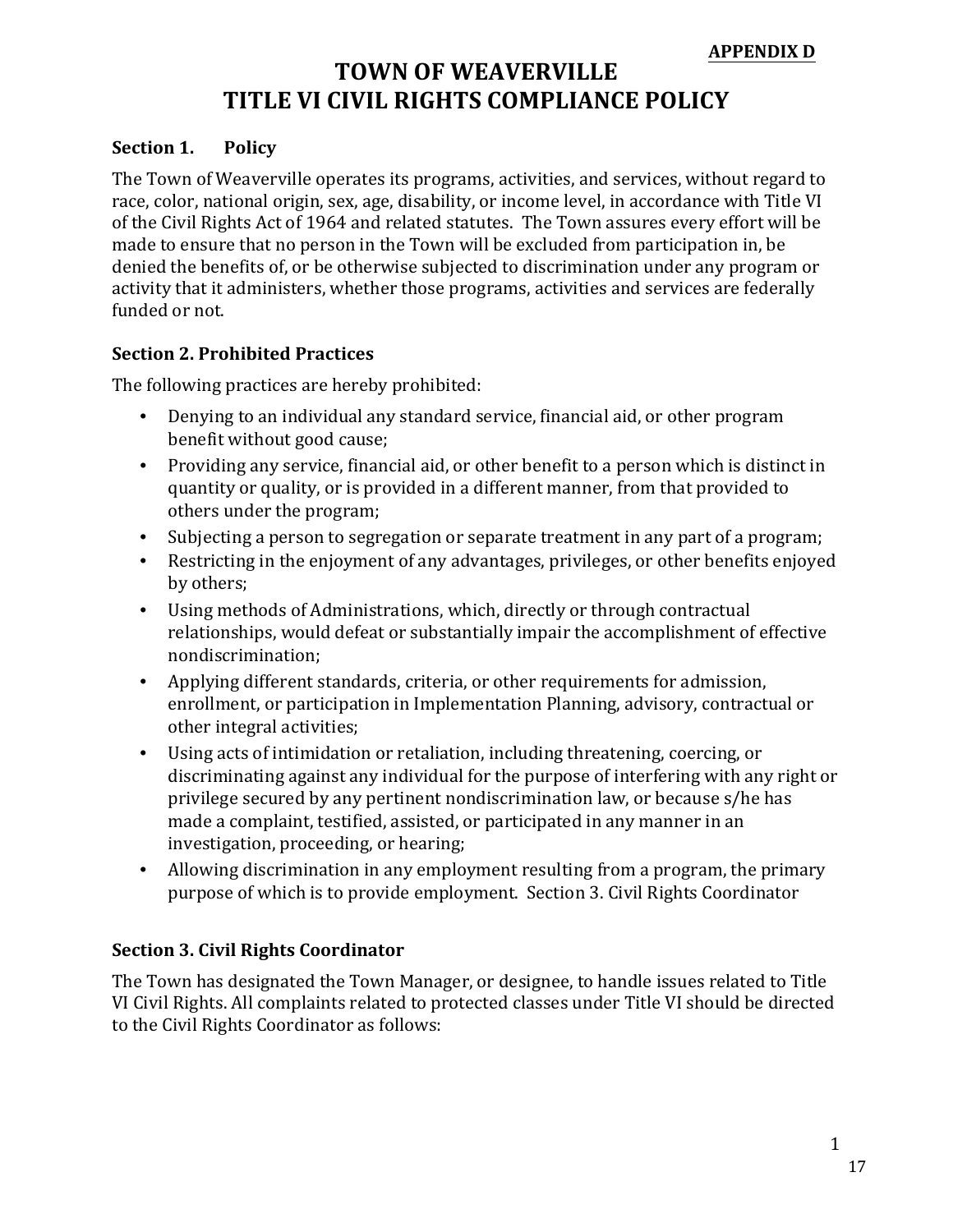### **TOWN OF WEAVERVILLE TITLE VI CIVIL RIGHTS COMPLIANCE POLICY**

Civil Rights Coordinator 30 South Main Street Weaverville, NC 28787 828-645-7116 coordinator@weavervillenc.org

#### **Section 4. Complaint Procedures**

Complaints of alleged discrimination on the basis of race, color, national original, sex, age, or disability by the Town may be filed by job applicants, employees or former employees by using the grievance procedures set forth in Article XV of the Town's Personnel Policy.

Complaints of alleged discrimination on the basis of race, color, national original, sex, age, or disability by the Town may be filed by members of the general public by using the grievance procedures set forth in the Grievance Policy and Procedures as adopted by Town Council or by contacting the Town Attorney:

> Town of Weaverville Town Attorney 30 South Main Street Weaverville, NC 28787 828-645-7116 coordinator@weavervillenc.org

### **Section 5. Adoption and Effective Date**

This policy has been adopted by Town Council and is effective immediately, and shall be in full force and effect until such time as it is amended or repealed.

**ADOPTED BY** the Weaverville Town Council on the 27th day of April, 2020.

By:

**TOWN OF WEAVERVILLE**

**Allan P. Root**, Mayor

**ATTESTED:** By:

**Derek K. Huninghake**, Town Clerk

ANTITUDITY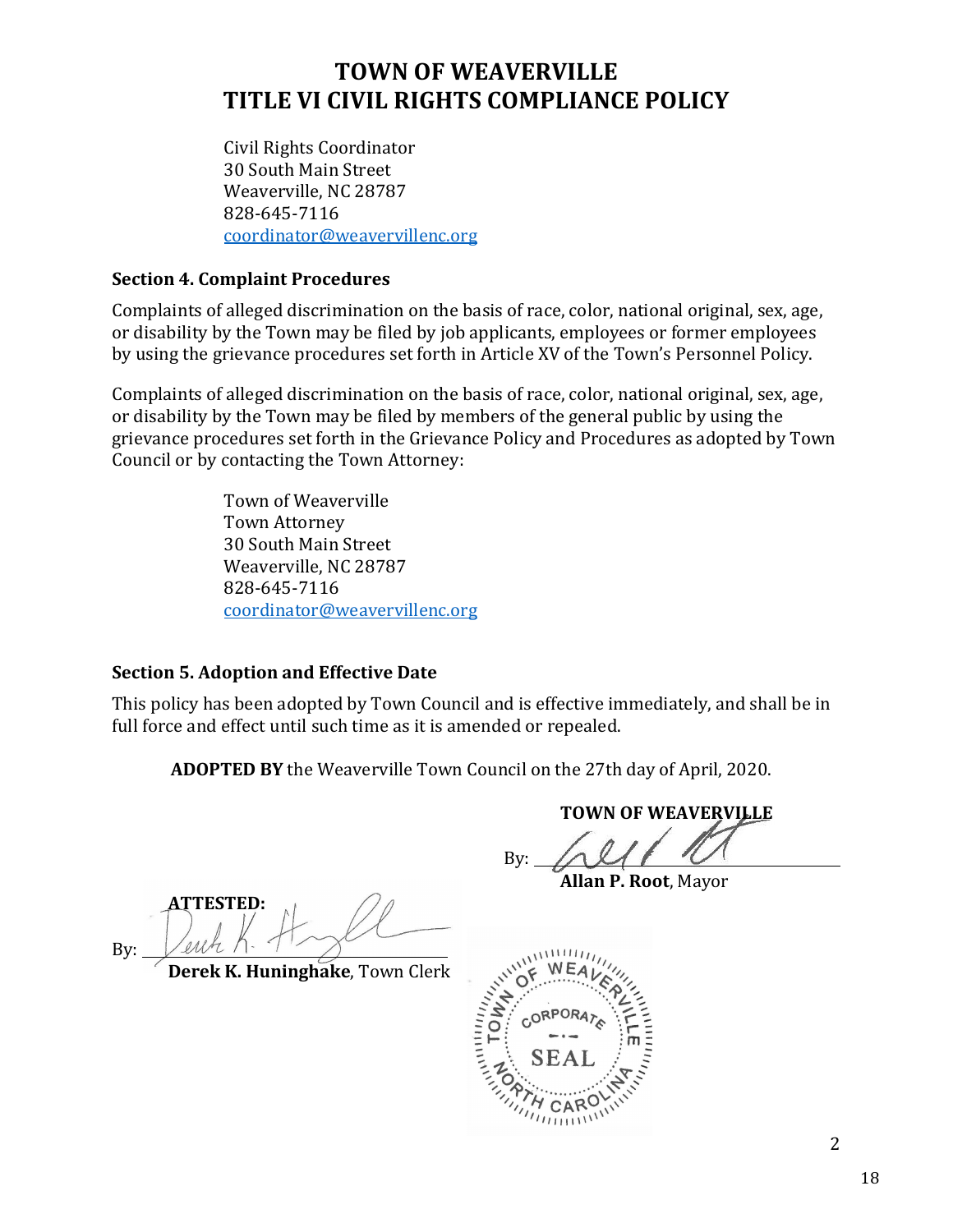### **TOWN OF WEAVERVILLE GRIEVANCE POLICY AND PROCEDURES**

#### **Section 1. Policy**

It is the policy of the Town to provide a just procedure for the presentation, consideration, and disposition of grievances of citizens or other non-employees. The purpose of this policy is to outline a grievance procedure and to assure the public that a response to their complaints and grievances will be prompt and fair.

#### **Section 2. Definition**

*ADA –* Collectively the Americans with Disabilities Act and the Americans with Disabilities Act Amendment Act

*Grievance* – A grievance is a claim or complaint of a citizen or customer of the Town, or member of the public against the Town or any of its officials or employees, including, but not limited to, claims or complaints alleging discrimination, harassment, retaliation, improper or unlawful activity, Title VI civil rights discrimination, ADA accessibility issues, failure to provide services, or access to services, violations of Town policies, excessive or improper imposition of fees.

*Title VI –* Title VI of the Civil Rights Act of 1964

#### **Section 3. Purposes of the Grievance Procedure**

The purposes of the grievance procedure include, but are not limited to:

- (a) Providing the public with a procedure by which their complaints can be considered promptly and fairly;
- (b) Promoting better understanding of the Town's policies, practices, and procedures;
- (c) Increasing confidence that Town services are being delivered in accordance with established, fair, and uniform policies and procedures;
- (d) Encouraging conflicts to be resolved between the Town and the public in order to foster good relationships; and
- (e) Creating an environment free of continuing conflicts, disagreements, and negative feelings about the Town or its leaders in order to allow for better public relations and provision of municipal services.

#### **Section 4. Procedure**

When a member of the public has a grievance, the following successive steps are to be taken unless otherwise provided. The number of calendar days indicated for each step should be considered the maximum, unless otherwise provided, and every effort should be made to expedite the process. However, the time limits set forth may be extended by mutual consent. The last step initiated by the aggrieved person shall be considered to be the step at which the grievance is resolved. In all cases the Town Manager's decision shall be the final decision.

(a) **Informal Resolution –** Prior to the submission of a formal grievance, the aggrieved person and Town employee should meet to discuss the problem and

1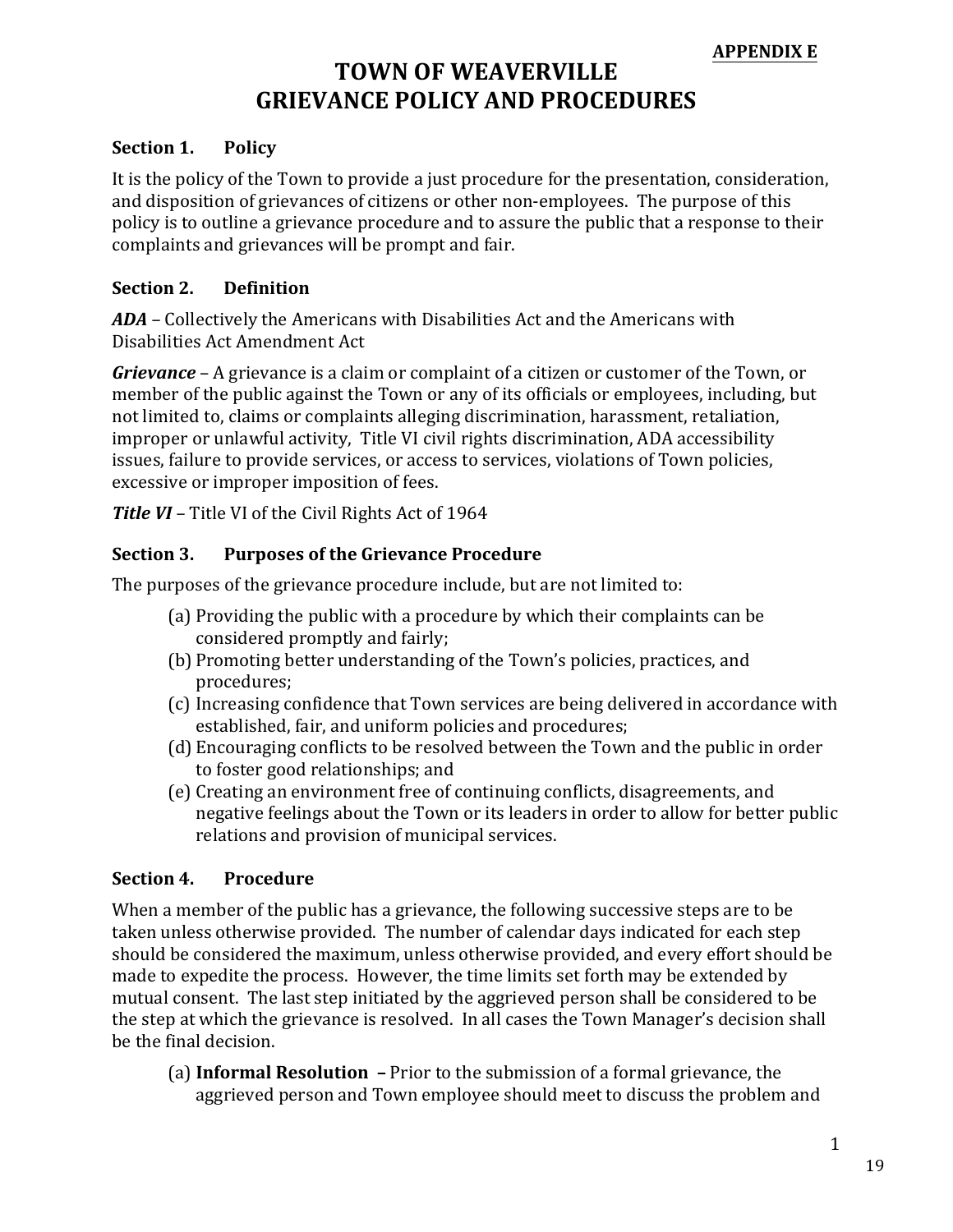### **TOWN OF WEAVERVILLE GRIEVANCE POLICY AND PROCEDURES**

seek to resolve it informally. Either the aggrieved person or Town employee may involve the respective Department Head as a resource to help resolve the grievance.

(b) **Formal Resolution –** If an informal resolution is not achieved then the following procedures shall be utilized with written documentation made at each step. For grievances involving ADA or Title VI civil rights issues, the respective coordinators will serve as the Department Head in the following steps (see Sections 5 and 6 below).

**Step 1 –** If no resolution to the grievance is reached informally, the aggrieved person who wishes to pursue a grievance shall present the grievance to the appropriate Department Head in writing. The Department Head shall respond to the grievance within 10 calendar days after receipt of the grievance. The Department Head should, and is encouraged to, consult with any employee of the Town in order to reach a correct, impartial, fair and equitable determination or decision concerning the grievance. Any employee consulted by the Department Head is required to cooperate to the fullest extent possible. The response shall explain the position of the Town and offer options for substantive resolution of the complaint.

**Step 2 –** If the grievance is not resolved to the satisfaction of the citizen at the end of Step 1, the aggrieved person may appeal, in writing, to the Town Manager within 10 calendar days after receipt of the response from Step 1. The Town Manager shall meet with the aggrieved person to discuss the complaint and possible resolutions. Within 10 calendar days of the meeting the Town Manager will respond in writing with a final resolution of the complaint.

The Town reserves the option, but not the requirement, to obtain a neutral outside party to provide mediation between the aggrieved person and the Town. Such parties might consist of attorneys trained in mediation, mediators, or other parties appropriate to the situation.

In all cases the Town Manager's decision shall be the final decision. The Town Manager shall notify the Mayor and Town Council of any impending legal action.

### **Section 5. Grievances Related to the Americans with Disabilities Act (ADA) or Title VI Civil Rights Discrimination**

Complaints concerning discrimination on the basis of disability in the provision of services, activities, programs, or benefits by the Town should be sent to the ADA Coordinator who shall serve as the Department Head in the formal grievance steps set out herein if an informal resolution cannot be reached. Where appropriate, responses and resolutions shall be provided in a format that is accessible to the aggrieved person.

Complaints concerning discrimination on the basis of race, color, national origin, sex, age, or disability, in the provision of services, activities, programs, or benefits by the Town should be sent to the Civil Rights Coordinator who shall serve as the Department Head in the formal grievance steps set out herein if an informal resolution cannot be reached.

2